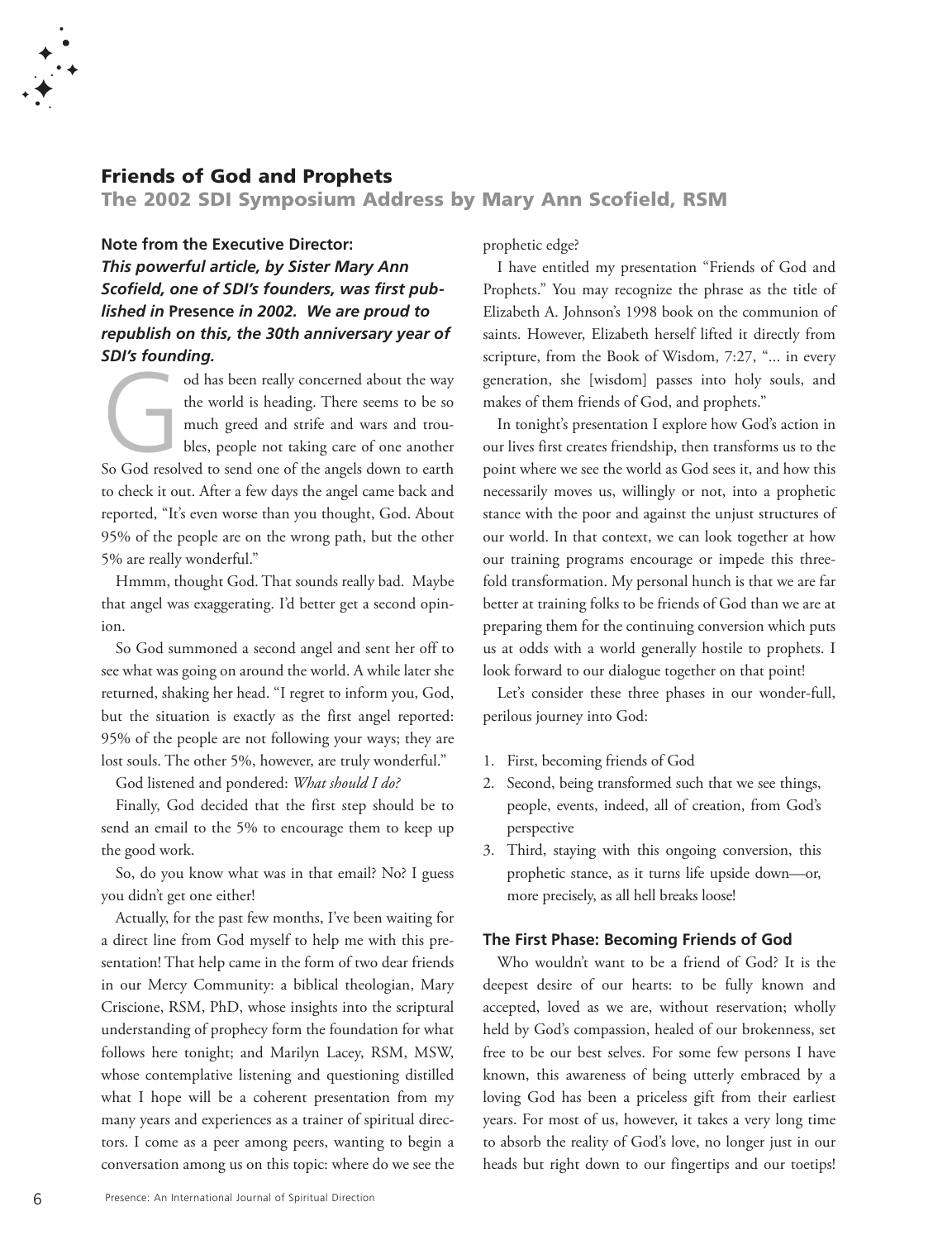

The good news is, after all, beyond all that we could ask or imagine. But when it does take hold and a human person experiences the radical unconditionality of God's love, then miracles do occur: joy surges up, affection and freedom emerge, whole new worlds open up.

In our spiritual direction training programs, I believe we have focused long and well on helping persons to become "friends of God." We explore the scriptures to discover who this amazing God is, the One who delights in showing mercy, who desires that we have life and have it abundantly (John 10:10). With our interns, we study psychology, human growth and development, to understand, yes, that we are wonderfully made (Ps. 139) but also that we are fragile and easily hurt, slow to forgive and to heal or be healed. We examine our theologies, our approaches to making sense of our lives, the elements that shape our spirituality. We teach others how to listen contemplatively, how to identify movements of God, resistance to grace, the tending of the Holy. We need to do all this: as St. Teresa of Avila famously groaned, "God save me from ignorant directors!" As trainers, I believe we have done our homework in this area and learned a lot together.

We are privileged witnesses to the inner journeys, the struggles, the insights, the pain, the growth, the conversion of persons who confide in us, who come to us for guidance and companionship along the way. We see people literally becoming "friends of God." This is no small treasure shared with us! If you are like me, you have many moments during or after a spiritual direction session where you are in awe, and deeply humbled, by the action of God in the lives of your interns or directees. How often I have almost been jealous of their intimate experiences of God!

So, I do think that our training programs, our collaborations and regional support structures, our Spiritual Directors International symposia and conferences and the *Presence* journal have done tremendous good. We are engaged together, more and more, in learning how to help persons realize that when God looks at them, God sees their goodness, God stands at the door of their hearts knocking (Rev. 3:20), wanting only to be allowed in, to sit them down and serve them, to share God's own self with them, to speak with them intimately, as a dear friend, or even passionately, as a lover whose desire will not be held back.

I invite us to examine whether our training programs stop at this level; namely, helping individuals to feel good about themselves—a sort of therapy with spiritual trappings—that does not go any further.

## **Phase Two: Being Transformed**

The next phase, which follows upon this growing friendship with God, is what I call being transformed, or "beginning to see life from God's perspective." Friendships change us; intimate relationships all the more so. It should not surprise us, then—though it almost always does—that becoming a friend of God has consequences. Surely it has consequences on the personal level: as God's forgiving, life-giving mercy flows into me, it is meant to flow through me into all of my other relationships. As God's joy fills my heart, I naturally share that "enthusiasm" (en-theo) with the people around me. As Dorothee Soelle writes in her new book, *The Silent Cry: Mysticism and Resistance* (Minneapolis, MN, USA: Fortress Press, 2001), "mystical experience is bliss and simultaneously it makes us homeless." We can no longer stay as we were, in our own comfort zones, cherishing the graces received. As God makes it clear that God wants to be the center of our lives, then we have to toss out the old idols that have until now held that space captive, and reevaluate everything in the light of this one absorbing priority. Though it often will be terribly difficult, this is never a grim task, since it is prompted by a love that surges with joy.

This transformation can be quite sudden and radical—the response to an inbreaking of grace as seen, for example, in Mother Teresa or St. Francis. More likely, it will be a slower dawning of what it means to be a friend of God: over time, values change; relationships are affected; lifestyles shift to align us more with our experience of God.

Whether sudden or gradual, the mark of authenticity for a developing friendship with God and its conse- quences in our lives will always be that the experience is not clung to as a private grace. Again I quote from Dorothee Soelle: "There is no experience of God that can be so privatized that it becomes and remains the property of one owner, the privilege of a person of leisure, the esoteric domain of the initiated." For those of us born and raised in the United States, the tendency toward rugged individualism remains deep and stubborn. We like our God one-on-one,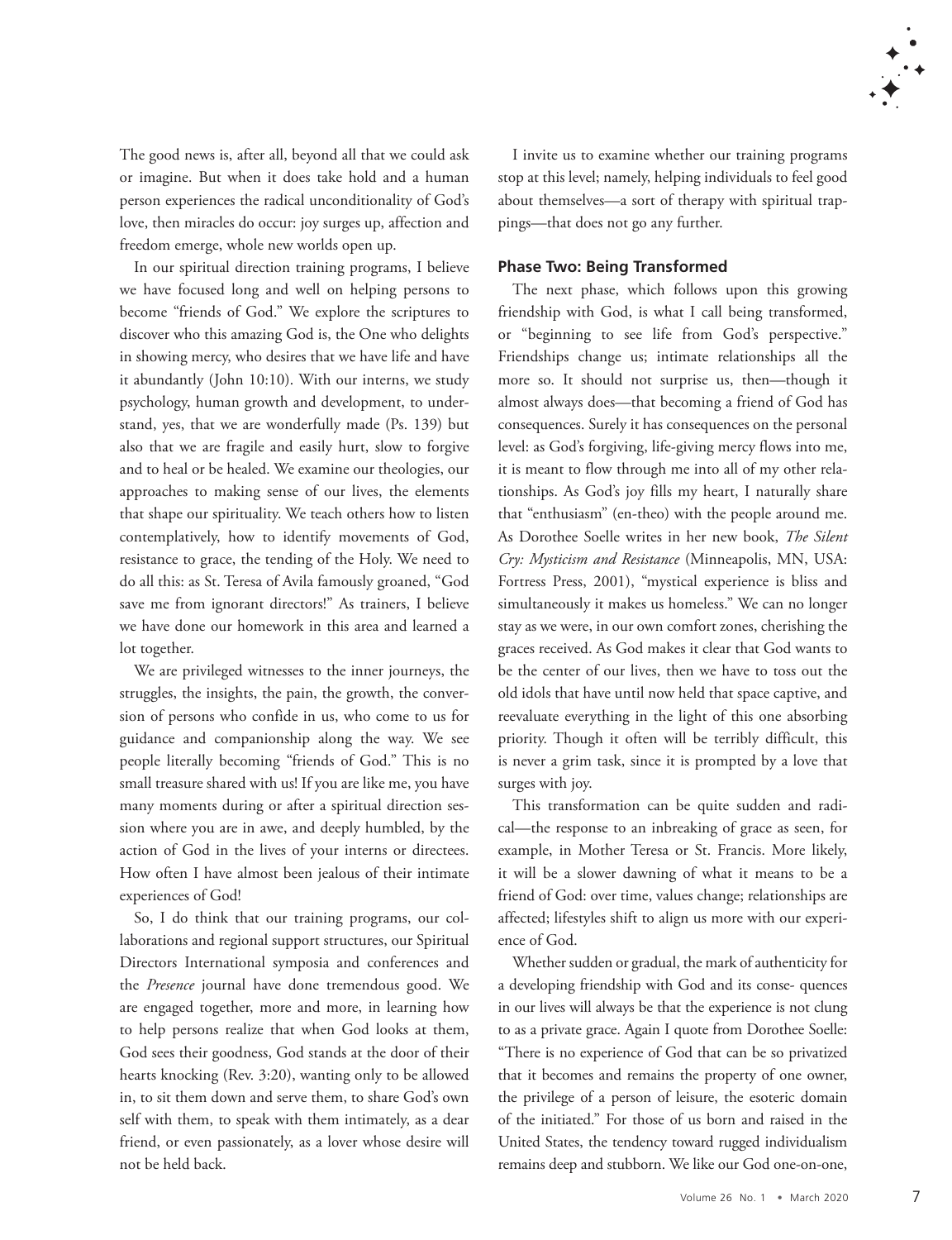

in the privacy of our own hearts. This "Me-and-God" spirituality (or, in our better moments, God-and-Me), while quite strong and pervasive in the Western world, does not describe the God of the Scriptures or the God of Jesus or the God of the early church or the God of the saints or of other religious traditions. There we always see that God is forming a people, not a collection of individuals. God is bringing about community, not saving souls. God's justice is about right relationships with all creation, not just setting me right with God.

Thus, when a person becomes a true friend of God, there will be external changes in that person's life. What really happens when we experience God is that we glimpse what Quakers call the "unity in the midst of commotion," the deep, authentic oneness of all beings despite the dissonance and separateness that appear on the surface. By God's own action in our lives, we begin to see with God's eyes, hear with God's ears, speak what we hear from God, do what God does, more and more desiring only what God desires. This is precisely what the prophets experienced: feeling what God feels, speaking and acting out of that experience.

So, in our training centers, where we are learning together how to discern God's action in our human experience, we need to ask: What God are we looking for? What God are we training others to pay attention to? Is it the God of the politically powerful, dividing the world neatly into good and evil and wreaking vengeance on one's enemies? Is it the God of the televangelists, preaching an ethic of success and wealth as proofs of God's approval? Is it the currently best-selling, flag-waving, bumper-sticker God of Jabez, whose prayer is that God will "enlarge my territory so that I never come to any harm"?

Or is it the God of the prophets, where we see Hosea describing a God as helpless as a spurned Lover, who must go to extraordinary lengths to woo us back into the divine embrace? The God of Jeremiah, whose passion for us wraps itself around us like a loincloth around a man? The God of Zephaniah, who brings about reconciliation and then dances joyfully in our midst? The God of Isaiah, who demands justice for the oppressed, and fair wages for the laborer? The God of Jesus, who warns us not to pattern our lives on the religious professionals who pay tithes and accept places of honor in society, all the while trampling the rights of the poor?

As Abraham Joshua Heschel wrote forty years ago in his superb book, *The Prophets* (New York: HarperPerennial, 2001):

The Prophet disdains those for whom God's presence is comfort and security: to [the prophet] it is a chal-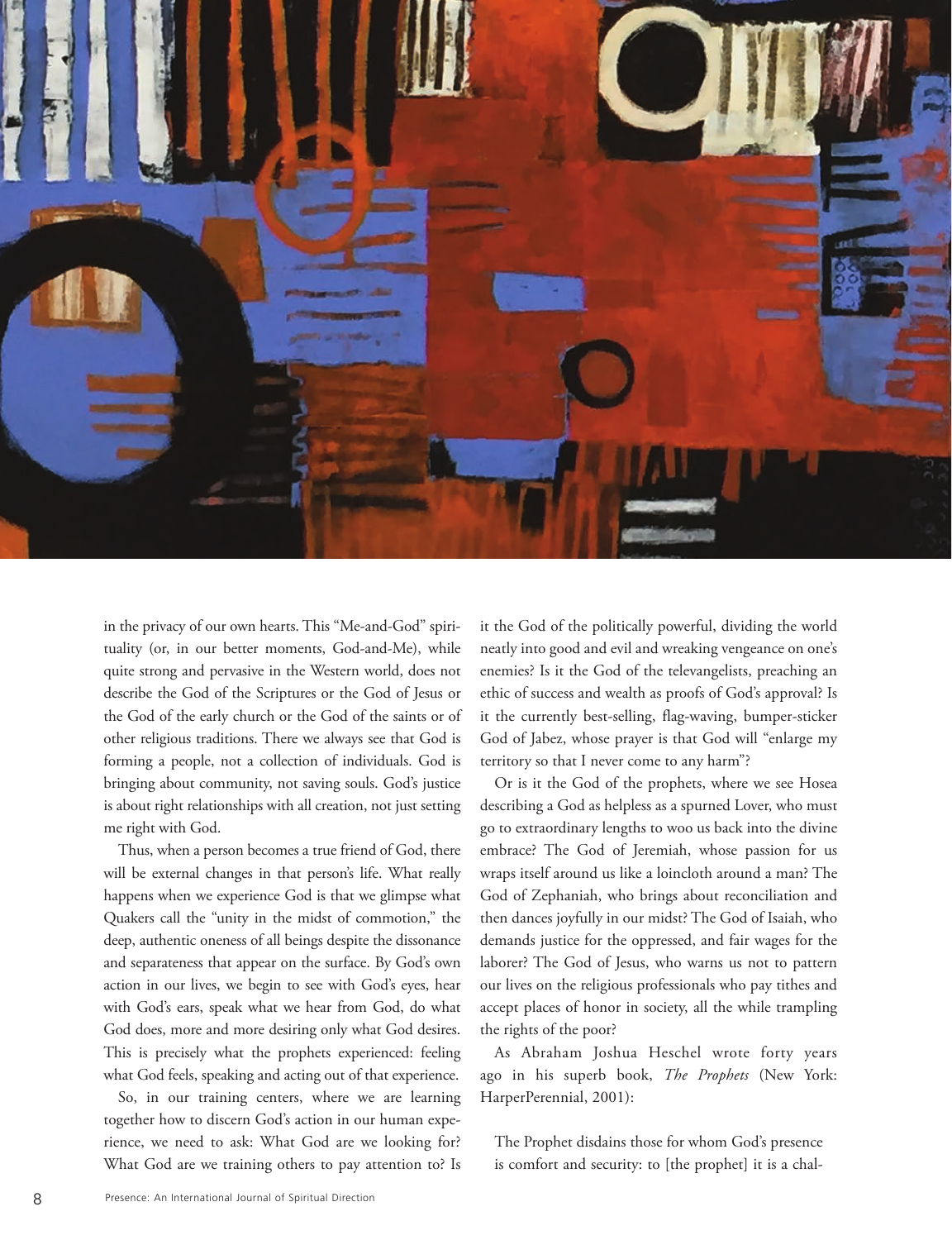

"Inscape" — Tim Mooney

lenge, an incessant demand. The prophet's word is a scream in the night (p. 16).... God is never neutral, never beyond good and evil ... [God] is always partial to justice. The characteristic of the prophets is not foreknowledge of the future, but insight into the present pathos of God. (231)

In the Hebrew Scriptures, prophecy is distinctive but complex. Prophets were both women and men, both cultic priests and their opponents, in both professional religious roles and in secular occupations, both within the king's circle and critical of it. Some, like Elijah and Elisha, healed. Some, like Miriam, led communal celebrations. Some, like Jeremiah, performed symbolic acts of judgment. Some, like Isaiah and Hosea, wrote. Always, whatever their status, the genuine prophets saw the reality of their day from God's perspective and communicated that perspective to the people, whether it was a message of judgment or of consolation.

In the New Testament, Jesus is depicted as referring to himself as a prophet (Mk. 6:4) and as being so understood by others (Mk. 8:28, Lk. 24:19, Acts 7:37). Like Elijah, Jesus heals and provides food miraculously. Like Amos and Jeremiah, he performs symbolic acts of judgment (Mk. 11:15ff) and castigates the religious establishment of his day (Mk. 12, Mt. 23). The communities established in his name include prophets as communal authorities (I Cor. 12:28, Acts 13:1), as leaders of prayer (I Cor. 14:39), and as linked with the presence of the Spirit and the need for discernment (I Thess. 5:19–22).

Throughout all of Scripture, the true prophet sides with the poor. The false prophet, on the other hand, bolsters the comfort and security of the powerful. The true prophet points out the divine presence and power, always in the context of community, and with a view toward judgment that moves the people toward justice. The false prophet engenders an insular sense of security and inner peace in individuals that does not lead to action.

The links with spiritual direction are clear. Both prophet and spiritual director stand in a position of recognizing and mediating God's perspective, proclaiming God's ways. Both prophet and director stand in (sometimes critical) service of the larger community even while addressing individuals; social responsibility is the prerequisite stance. Both prophet and spiritual director attend to the divine valuation of actions and attitudes, and their consequences for choosing life or death in the eyes of God.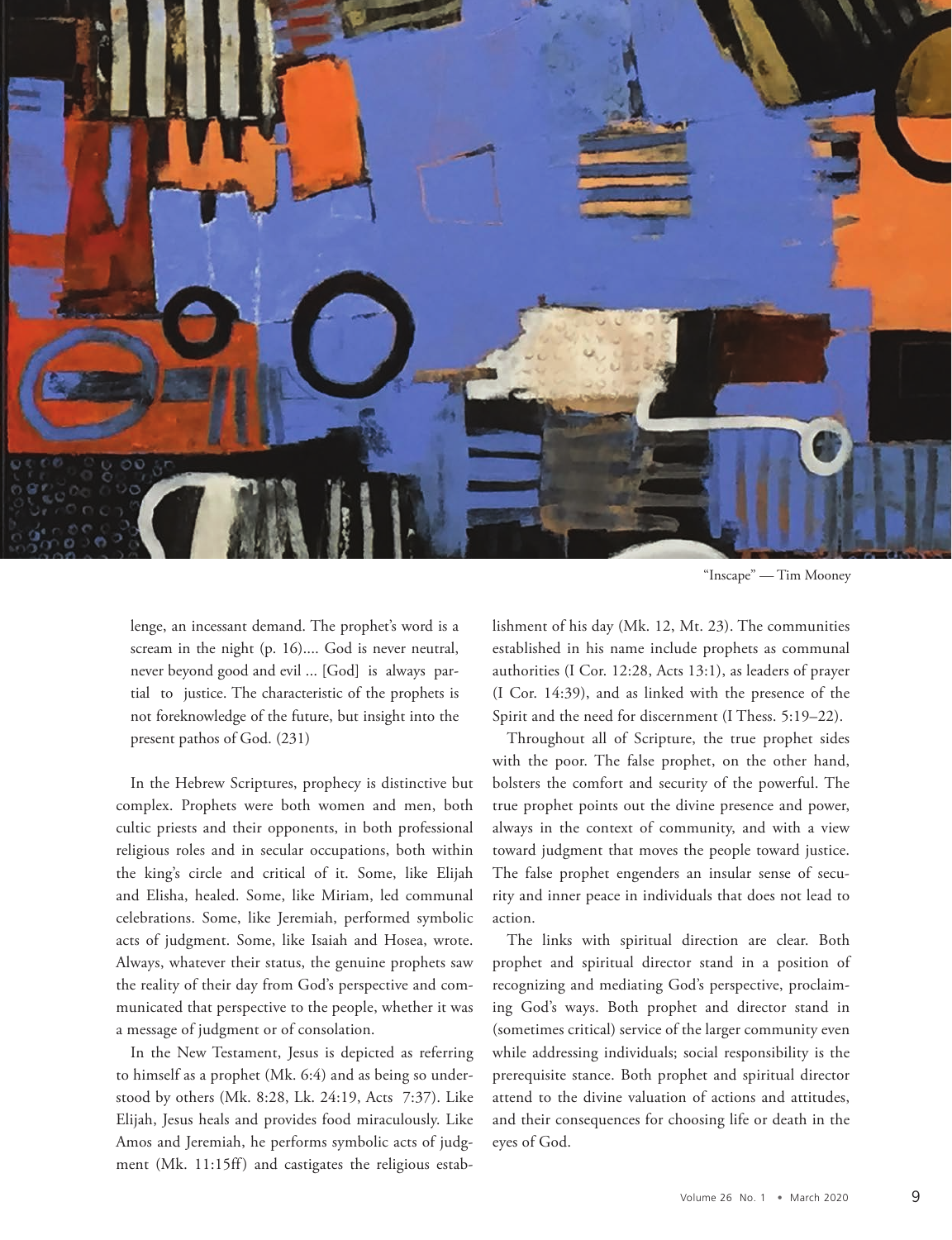## **Phase Three: The Social Consequences of Conversion**

Dietrich Bonhoeffer called this the "Cost of Discipleship." Authentic grace never comes cheap. Emmanuel Levinas, a twentieth-century Jewish philosopher, puts it simply: "To know God means to know what has to be done." And knowing what has to be done, alas, generally means that one's life will be turned upside down. "Success is not a name of God," says Martin Buber. But don't we love being successful? Wouldn't we all want, at least on a subconscious level, to be known as the best trainer of spiritual directors? To develop the training curriculum recognized worldwide? To have our particular center touted as the model for all others? But success is not a name of God. Conversion, that movement beyond being a friend of God to becoming a prophet of God, inevitably sets us apart from and even up against the way most people see and live and think and feel. It made St. Francis a laughingstock in his town. It landed John of the Cross in prison in his own community. It cost Gandhi his life. It pushed Dorothy Day to actions on behalf of justice that were incomprehensible to most of her contemporaries. But still, most of us miss the radical consequences of God's presence in our lives. Take the title of Dorothee Soelle's book, to which I've referred already: *The Silent Cry: Mysticism and Resistance*. Be honest, when you hear "resistance" in the context of mysticism, don't you think of a spiritual directee evading, stonewalling, or resisting God? But Soelle's title actually refers to communal resistance to unjust social structures—the inevitable consequence of mysticism!

David Lonsdale, SJ has an excellent chapter in the recent book *Handbook of Spirituality for Ministers*, entitled "Spiritual Direction as Prophetic Ministry," in which he quotes from Grace Jantzen's *Power, Gender, and Christian Mysticism* (Cambridge, UK: Cambridge University Press, 1996) on the insidious possibility that involvement in spirituality which seeks private inner peace actually deflects us away from substantive issues of peace and justice in the real world. The net result, she writes,

. . . is the reinforcement of the societal status quo, as intellectual and religious energy is poured into an exploration of private religiosity rather than into social and political action for change. And this in

turn has the effect not only of turning the attention of those seeking deepened spirituality away from issues of justice, but also of leaving the efforts for justice to those who have abandoned concern with spirituality, seeing it as having nothing to offer in the work for structural change. (329)

True conversion, on the other hand, always thrusts us into community. And conversion requires contemplation. Without community, the prophet slips into arrogance. Without contemplation, the prophet cannot move beyond his/her anger at the world's injustices. If my words must speak for the powerless, then only God can energize me with both passion and compassion for the long haul.

So, in our training centers, how do we train for social consciousness? Are we teaching people to tend individual broken hearts without also teaching them to listen to the cries of humanity? Are we teaching compassion for those who need healing, without watching for the divine passion that yearns to change the unjust structures that oppress the poor? I would suggest that we examine our training programs in this light.

- 1. Are we ensuring that the theologies undergirding our training include this whole notion of prophetic justice? Do our theologies embrace the prophetic edge, or shy away from what may be uncomfortable or challenging?
- 2. Are we globally aware? Are we acting from the conviction that all of life is interconnected? Are we being prompted by God's spirit to participate—or even lead—the vast shifts of consciousness that are shaping our world today: the human rights movement, the environmental movement, etc.? What would this mean on a practical level for our programs?
- 3. Who is it that we train? In general, our starting point has been mostly first-world, mostly white, mostly middle or upper-middle class. Don Bisson, a trainer whom many of you know, wonders whether we are guilty of creating "spiritual apartheid" by working with elites who have time, money, and leisure for our training programs. How can we ensure that the circle widens?
- 4. Are we desirous of being counter-cultural in order